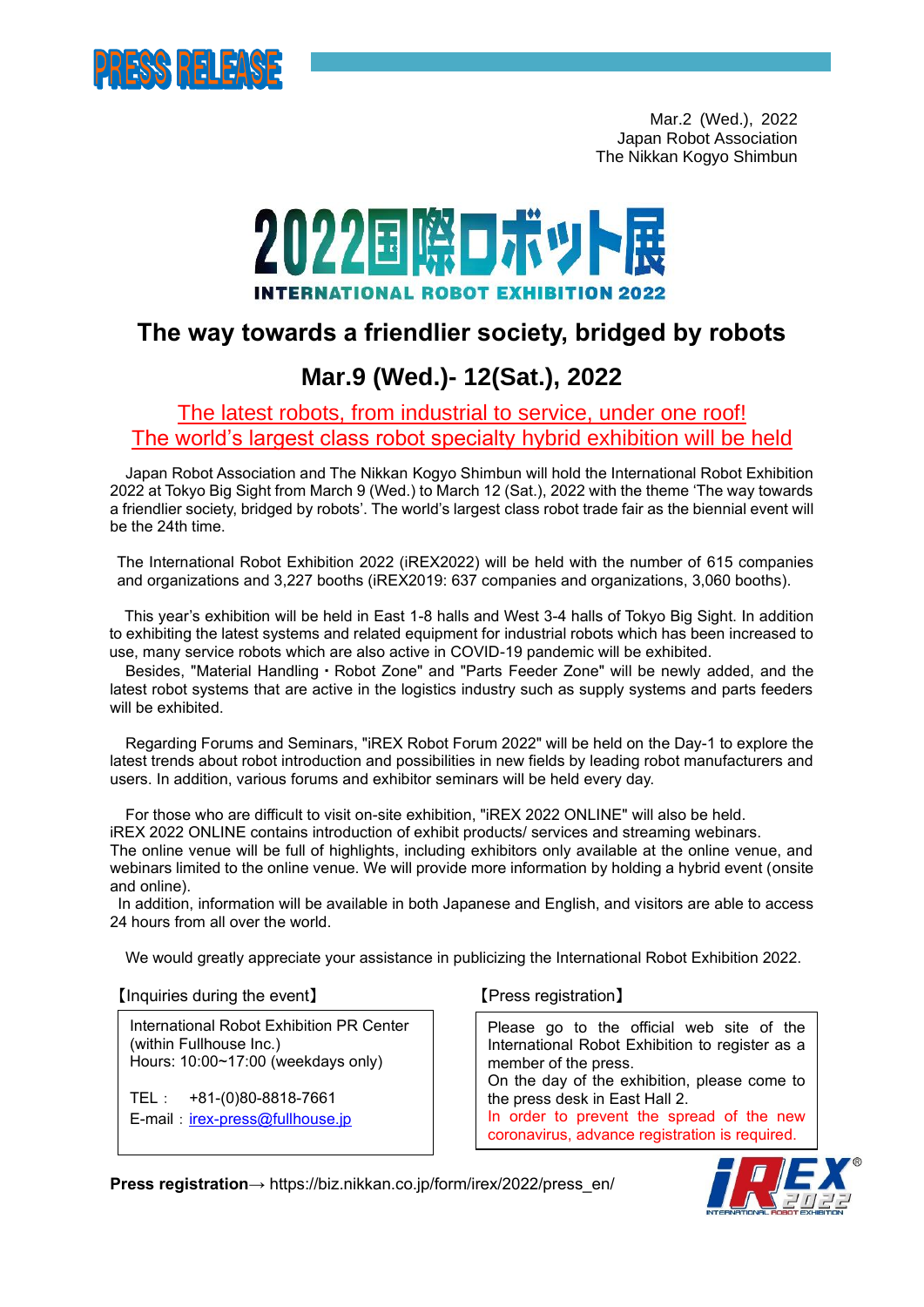#### Name: **INTERNATIONAL ROBOT EXHIBITION 2022 (iREX2022)**

- Purpose: The purpose of the exhibition is to gather and exhibit industrial and service robots and related equipment from around the globe under one roof, to help improve the technology to use robots and market development, and to contribute to the creation of new markets and promotion of industrial technology of robots.
- ◆ Theme: **The way towards a friendlier society, bridged by robots**
- Organized by: Japan Robot Association (JARA), THE NIKKAN KOGYO SHIMBUN, LTD.

## **Japan Robot Association (JARA)** 50

\*Japan Robot Association will celebrate its 50th anniversary in October 2022.

Supported by:

Ministry of Economy, Trade and Industry / Ministry of Health, Labour and Welfare / Ministry of Agriculture, Forestry and Fisheries / Ministry of Land, Infrastructure, Transport and Tourism / Ministry of Internal Affairs and Communications / Ministry of Education, Culture, Sports, Science and Technology / The Japan Chamber of Commerce and Industry / New Energy and Industrial Technology Development Organization (NEDO) / Japan External Trade Organization (JETRO) / Japan Broadcasting Corporation (NHK)

< No particular order / a corporate capacity omitted >

#### Special Support by:

The Society of Instrument and Control Engineers / Communications and Information Network Association of Japan / Manufacturing Science and Technology Center / All Japan Plastic Products Industrial Federation / The Association for Technical Aids / Japan Amusement Machine and Marketing Association / The Japan Machinery Federation / Japan Metal Stamping Association / Japan Clean Environment Promotion Organization / Japan Construction Equipment Manufacturers Association / Japan Construction Machinery and Construction Association / Japan Machine Tool Builders' Association / The Japan Society of Industrial Machinery Manufactures / Japan Automobile Manufacturers Association / Japan Auto Parts Industries Association / The Japan Food Machinery Manufacturers' Association / Japan Forming Machinery Association / The Iron Steel Institute of Japan / Japan Electric Measuring Instruments Manufacturers' Association / The Japan Electrical Manufacturers' Association / Nippon Electric Control Equipment Industries Association / Japan Painting Contractors Association / Semiconductor Equipment Association of Japan / Japan Assistive Products Association / The Association of Care Goods Providers / The Japan Institute of Material Handling / Japan Fluid Power Association / Japan Belt Association / Japan Association of Corrosion Control / Japan Packaging Machinery Manufacturers Association / The Japan Welding Engineering Society / The Robotics Society of Japan / Micromachine Center / Robot Revolution & Industrial IoT Initiative

< No particular order / a corporate capacity omitted >

#### 【**On-site Exhibition**】

- Date: Mar. 9 (Wed.) 12 (Sat.), 2022
- Venue: Tokyo Big Sight, East 1-8 Halls, West 3-4 Halls
- Opening Hours: 10:00 to 17:00
- Admission: JPY 1,000
	- \* Free admission to those who pre-registered and/or junior high school students and younger
- Concurrent Events: "INTERNATIONAL SPACE INDUSTRY EXHIBITION ISIEX", "KOKOKARA Fair" and "good factory shop"

☆Measures against the novel coronavirus disease (COVID-19)☆

iREX2022 (Mar.9 (Wed.)-12 (Sat.), 2022) will take appropriate measures to prevent the spread of COVID-19 infection and comply with the event holding restrictions set by the government, Tokyo Metropolitan Government, Japan Exhibition Association and Tokyo Big Sight. \*All visitors will be required to register in advance.

#### 【**Online Exhibition**】

- Date: Mar. 1 (Tue.) 18 (Fri.), 2022
- Venue: Online
- Admission: Free of Charge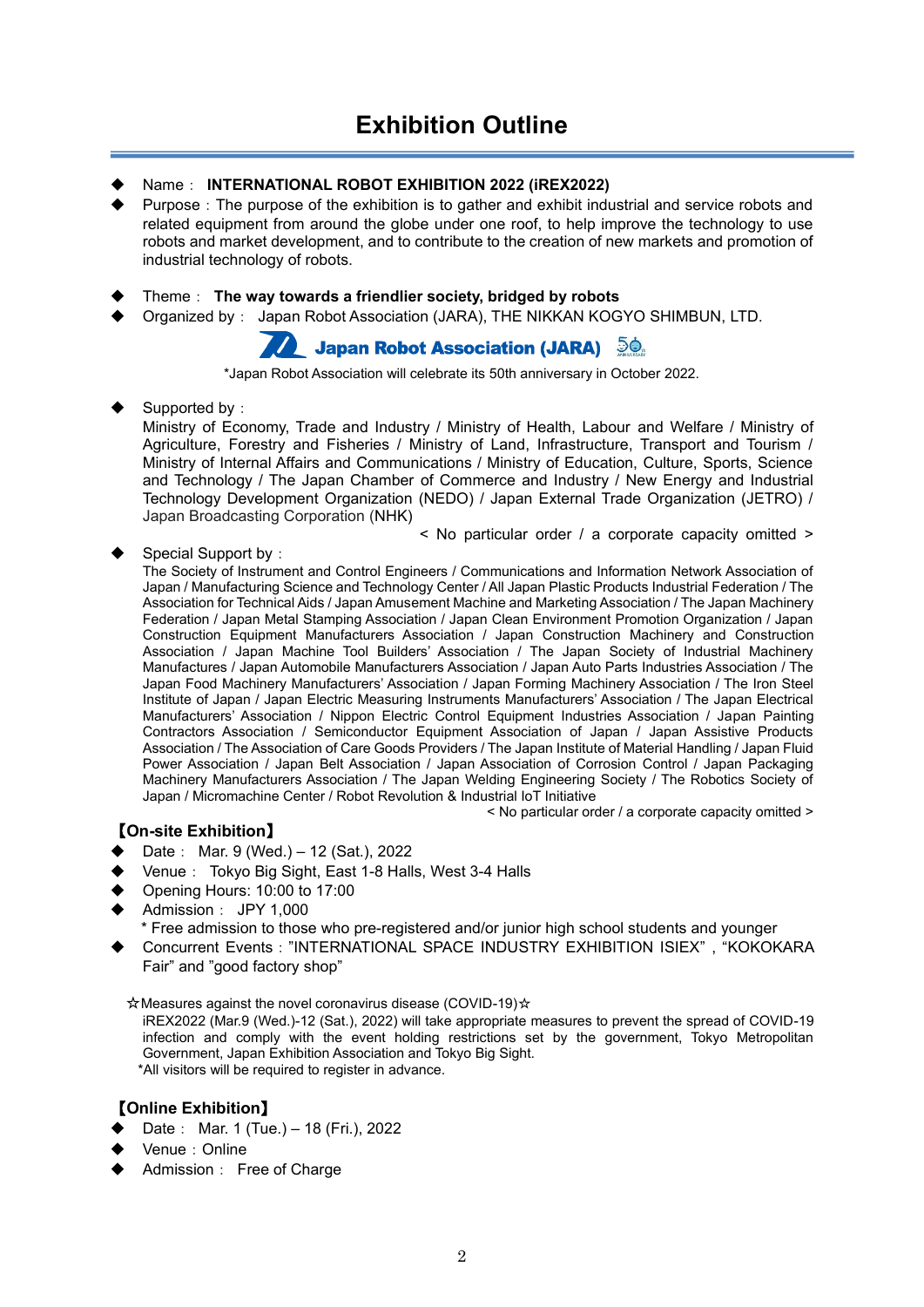## **Event Details**

**Total of 615 exhibitors, 3,227 booths** (2019: 637 exhibitors, 3,060 booths) ※An increase of 167booths from the previous exhibition, making this the largest ever

#### **[Number of booths by zone]**

| ■Industrial Robot Zone                                             | 2,272 booths (2019: 2,379 booths)                                          |
|--------------------------------------------------------------------|----------------------------------------------------------------------------|
| ■Service Robot Zone                                                | <b>479 booths</b> (2019: 551 booths)                                       |
| ■Material Handling Robot Zone                                      | 185 booths (New)<br>Co-organizer: The Japan Institute of Material Handling |
| ■Parts Feeder Zone                                                 | 31 booths (New)<br>Co-organizer: Japan Parts Feeder Industrial Association |
| ■Special Exhibitions Zone<br>Robot Activity / Experience Zone etc. | <b>260 booths</b> $(2019:130$ booths)                                      |

#### **[Overseas exhibitors]**

**49 exhibitors, 228 booths** (2019: 95 exhibitors, 389 booths)

#### **[Exhibiting countries] 15 countries and regions**

 Austria, Canada, China, Denmark, France, Germany, Italy, Korea, Switzerland, Sweden, Taiwan, the Netherlands, Norway, UK, USA

## ≪**Highlights**≫

#### ① **Industrial Robot Zone for a wide range of demand**

The use of industrial robots has expanded beyond the conventional automotive and electronic parts industries to areas such as food and medicine, and accelerating automation and productivity gains. "Material Handing・Robot Zone" and "Parts Supply Zone" will be established from this year, and the latest robot systems that are active in the logistics industry such as supply systems and parts feeders will be exhibited. In addition, collaborative robots which is active in COVID-19 pandemic, robots and solutions relating to DX and digital twins, will be exhibited.

#### ② **Service Robot Zone covering a broad range of fields such as nursing care/welfare, agriculture, infrastructure support and education**

The latest robots that are active in society such as nursing care/welfare, infrastructure support/disaster response, education, and food will be exhibited. at Service Robot Zone. At the NEDO booth, the latest robots that have been developed and drone will be exhibited. In addition, at the Ministry of Agriculture, Forestry and Fisheries booth, robots related to smart agriculture will be displayed. In the project area of "World Robot Summit (WRS)" held in 2021 (sponsored by the Ministry of Economy, Trade and Industry and NEDO), demonstration and operational experience will be held by winning teams of World Robot Challenge.

#### ③ **Multiple robot competitions and concurrent events will be held.**

In the West 3-4 halls, the area of "Robot Activity/Experience Zone" which is popular with general visitors will be expanded. In addition to the latest mobility test drive experience, multiple robot competitions(on the final day only) and concurrent events such as "INTERNATIONAL SPACE INDUSTRY EXHIBITION ISIEX", "KOKOKARA Fair" and "good factory shop" will be held.